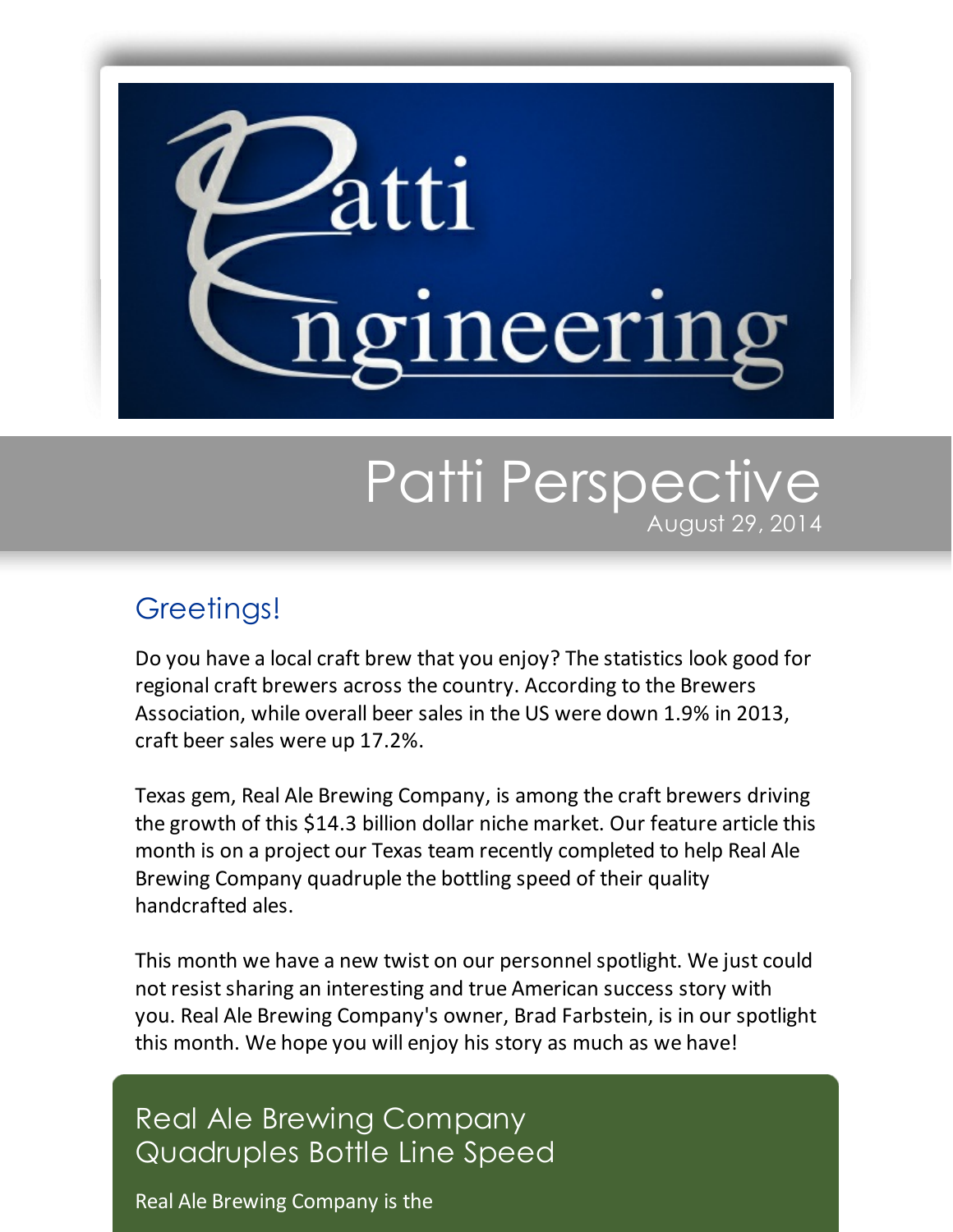home of a dedicated team of brewers producing high quality handcrafted ales. The company has experienced consistent growth year over year, and is nationally ranked as the 54th largest regional craft brewery.

Located in the small remote town of Blanco, in the Texas Hill Country, the closest urban centers are more than 45 minutes away. As a result, Real Ale



Old Bottle Line

Brewing's team prefers to do as much as they can internally, without outside help. Accordingly, when Real Ale purchased a new bottling line which would quadruple the bottling speed of their current line, they decided to do the installation of the line themselves. After installation, they planned to have the Original Equipment Manufacturer (OEM), Sentry Conveyor, commission the new line.

The bottling line they were replacing was mostly relay logic. In tackling this large project with more advanced automation technology they were unfamiliar with, Real Ale Brewing's owner, Brad Farbstein knew he would need to rely on a few good outside resources to supplement his teams' inhouse skill sets.

Brad determined he would need a good electrical contractor as well as a good controls engineering company. After contacting several recommended resources, Brad knew Patti Engineering would be the right fit to provide the needed engineering expertise for his project. Brad was impressed with how quickly Wayne Hachenberg, Patti Engineering's southern region business development manager, responded to Brad's inquiry regarding the project. "Within a day Wayne was onsite to review the project. His genuine interest in our company and his thorough review of our needs stood out from the other companies," commented Brad. "We are a company that considers more than just price; we make our decisions based on what is best for our business, and we know good reliable partners can make all the difference."

Patti Engineering's Texas team worked closely with Brad and his team. The scope of services provided by Patti Engineering included the design of the wire gutter and basket system, specification and design of the cabling for variable frequency drives (VFD's), motor starters, and all of the I/O sensors. Brad hired C.H. Electrical of Austin to install Patti Engineering's design.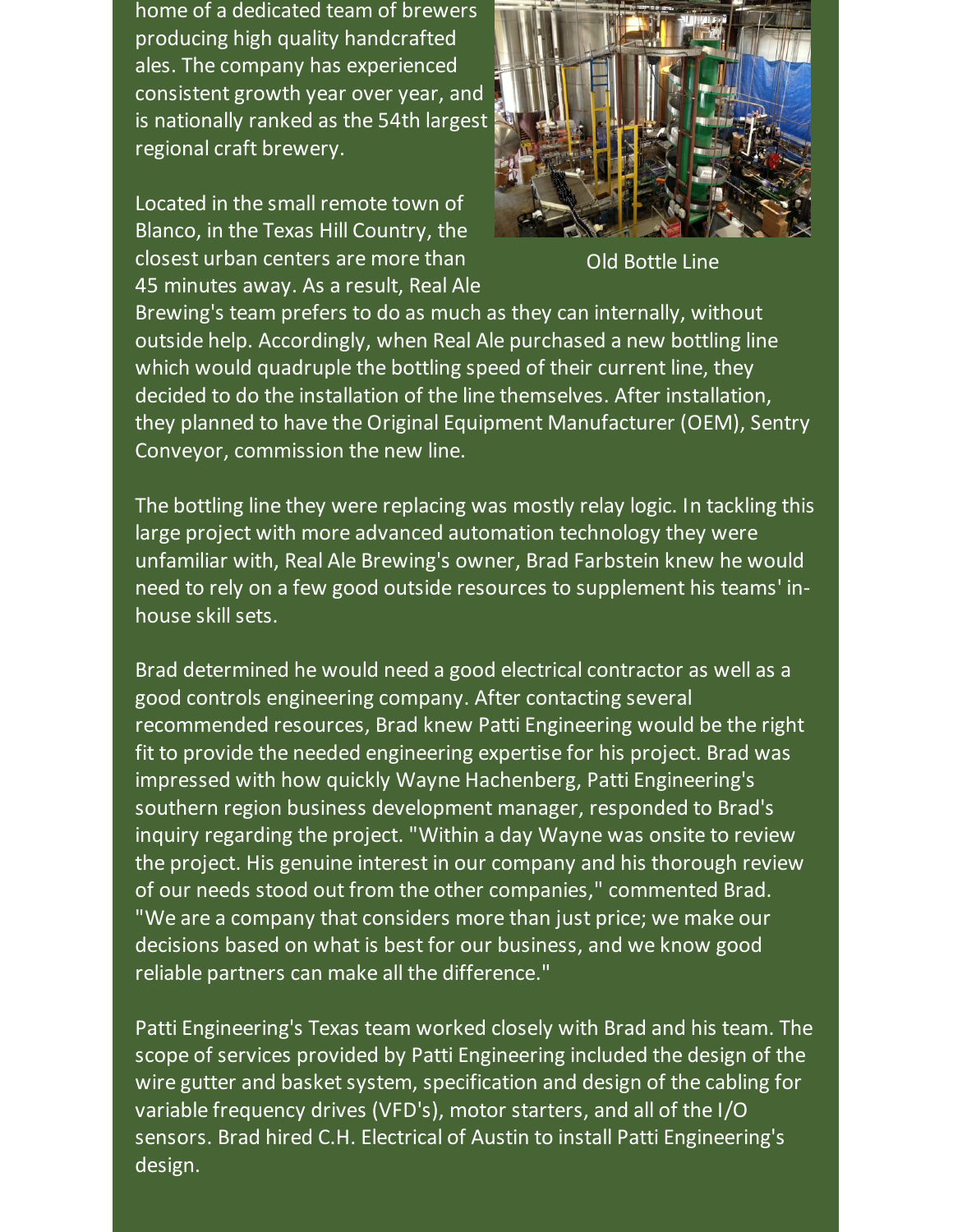Patti Engineering also assisted with reprogramming an existing vision inspection system that was repurposed from the original bottling line. At Brad's request, Patti Engineering was also onsite to observe while the OEM commissioned the line. Learning the system from the original designers, Real Ale Brewing can rely on Patti Engineering for prompt local engineering support.



The commissioning of the new bottling line was successfully completed earlier this month, increasing production speed fourfold, from 100 bottles per minute to 400 bottles per minute. Real Ale Brewing is now positioned to continue to meet growth demands.

The New Bottle Line

Brad noted, "The success of this project is a direct reflection of the dedication, diligence and team effort of our Director of Brewing Operations, Tim Schwartz, our Maintenance Manager, Gary Turnquist, and our local partners, Patti Engineering and C.H. Electrical."

The Real Ale Brewing Company has a great story, and Brad has been kind enough to share that story with Patti Engineering, and has given us permission to write about it. We invite you to read our spotlight on Brad Farbstein and how he turned his passion into a successful business. We hope you will enjoy the story (and their beer) as much as we have!

#### [Download](https://origin.library.constantcontact.com/doc205/1101449641109/doc/qMaU6Me7dkuIw5u3.pdf) the Project PDF here

### Real Ale Brewing Company - How Brad Farbstein Turned his Passion into a Successful Business

Everyone loves a true American success story. Brad Farbstein and his wife Gabriel Gregerman deliver just that with their successful brewing business. Rightfully so, Brad and Gabriel are proud of their handcrafted ales, available only in Texas. Real Ale Brewing



**Handcrafted Ales from the Texas Hill Country**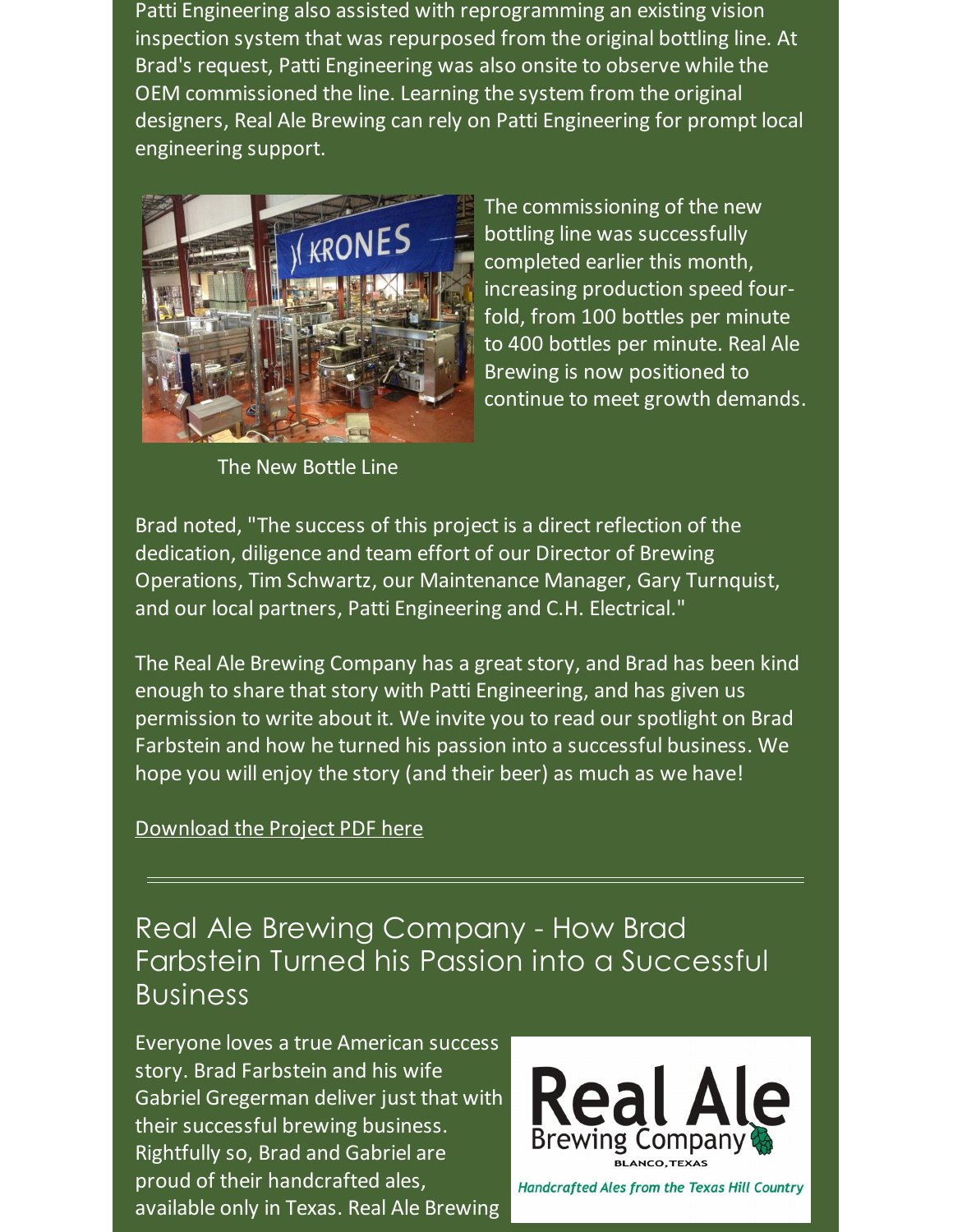Company is one of the many great small businesses that we at Patti Engineering are proud to serve, and we thought our readers would enjoy hearing their story, so here it is.



It all began for Brad back in college at the University of Texas (UT) in Austin where he played for the lacrosse team. It was a fellow lacrosse teammate who invited Brad over to his apartment to brew a batch of beer that started it all. From there, Brad was hooked concocting his own homebrew recipes throughout his college years. Upon graduation from UT with his economics degree, Brad approached his father telling him he wanted to open his own brewery. His father promptly told him he was crazy, and then gave him some very good advice. His Dad told him he needed to start on the

road to his dream business by working for, and learning from, someone else - an established brewery.

Brad took his Dad's advice to heart, and set his sights on working for a Houston based brewery. For the next six months he repeatedly approached them to hire him. His persistence paid off and Brad was hired. After working for the brewery for several years, a local Austin beer distributor offered Brad a job in sales and marketing. Realizing the opportunity to learn the business from another angle, Brad seized the opportunity.



It was in 1998, while working for the distributor, Brad's golden opportunity presented itself. Brad had become friends with one of his customers, the owners of a small brewery, Real Ale Brewing Company, located in Blanco - a small town in Texas' Hill Country. Phillip & Diane Conner along with their son, Charles, had set up shop in the basement of an antiques store on the Blanco town square. Brad would spend his weekends helping them brew, in exchange for a couple of beers - enjoying their company, as well as learning more about the brewing business.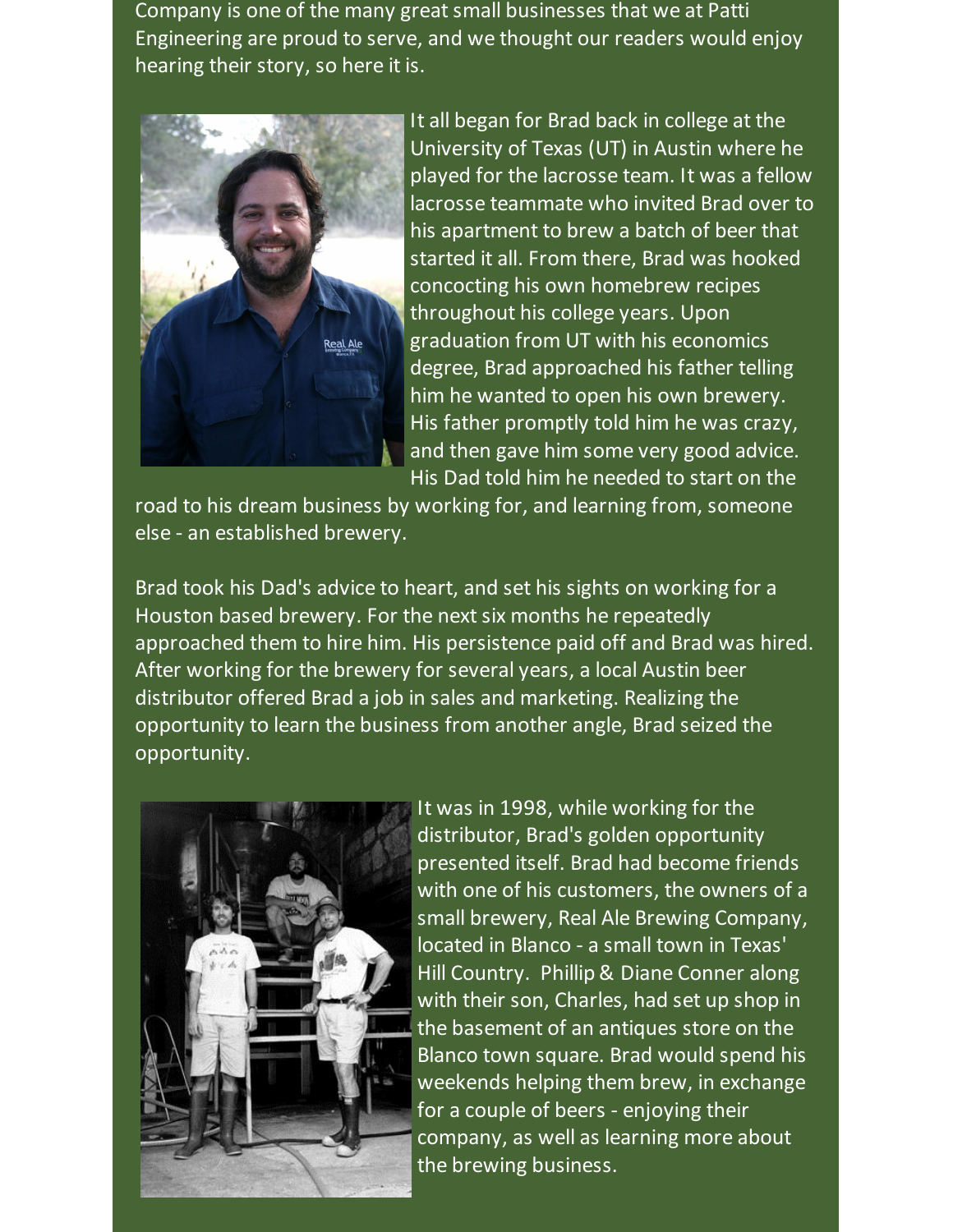In business for just two years, the Conner's were struggling financially and wanted to sell the business. Phillip asked Brad if he knew of anyone who might be interested. Recognizing a rare opportunity to turn a dream into reality - even though he had no idea how he was going to pull it off - Brad said, "I'm your man."

Fortunately, Brad had a nest egg from a small inheritance he received when he was just 11 years old when his grandmother died. At the advice of a family friend, Brad's \$13,000 inheritance had been invested in the stock of a small Austin based grocery store chain - Whole Foods Market! The stock had escalated to \$80,000, giving Brad the opportunity to pay down the brewery's debt and slowly buy the Conner's out.

As is the case with many small businesses, Real Ale Brewing Company struggled to survive. Brad did not take a paycheck for the first 5 years, and the business took over 8 years to even turn a profit. Brad credits his wife Gabriel for keeping the "ship afloat"; supporting Brad's run at his passion and dream business by paying the mortgage and covering the bills.

The struggle paid off. Real Ale Brewing Company just [celebrated](https://realalebrewing.com/home?utm_source=Patti+Perspective_August_2014&utm_campaign=Newsletter+August+2014&utm_medium=email) 18 years in business! When Brad purchased the business in 1998 the company produced 300 barrels of beer a year, now the business produces 60,000 barrels of beer, has 42 employees, 12 million in annual sales, and is nationally ranked as the 54th largest regional brewery. Quite a feat for a company which only sells in Texas and has no future plans to expand beyond the Texas border.



Brad gave us his perspective on keeping his business local, "for us it is not about moving boxes or units, instead it is about enjoying our passion and focusing on brewing quality beer." Brad also made it clear that his passionate and dedicated team of employees make Real Ale Brewing Company the success that it is today.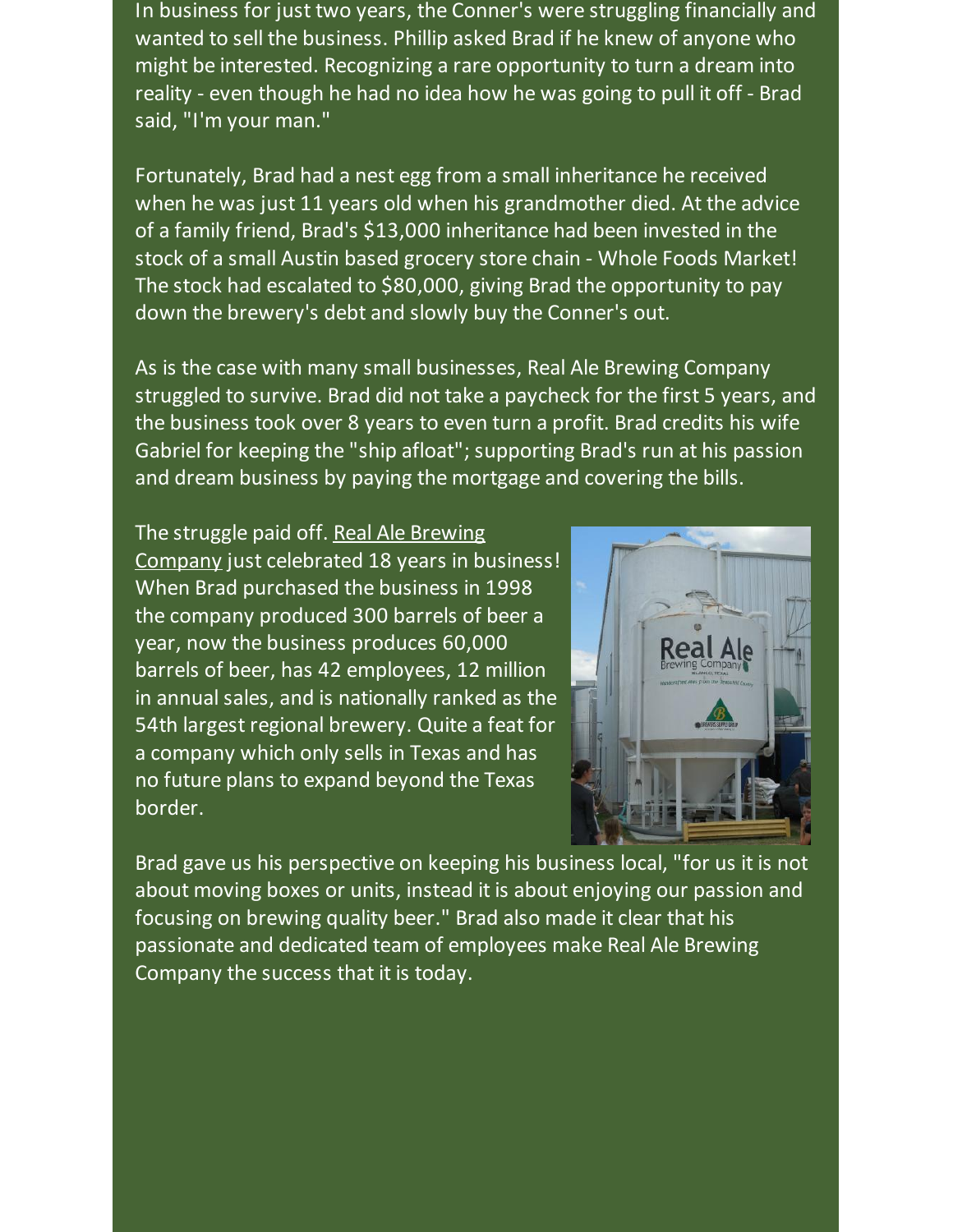

Gabriel works in the business now, running the office and managing human resource responsibilities. Brad, Gabriel and their team strive to create high quality ales and lagers as diverse as the passionate group of people who produce them. Real Ale Brewing's flagship ales include Firemans #4, Devil's Backbone, and bold seasonals such as Phoenixx Double ESB and Coffee Porter. While they honor the brewing traditions of the past, they are not bound by them. They continue to brew traditional beer styles, but always keep an eye towards innovation.

Gabriel and Brad's family expanded 2 ½ years ago with the birth of their daughter, Sadie Jane. The family also has an important four legged member, a 4 ½ years old German Short Haired Pointer named Hans. Or,

around the office, you may hear Hans referred to as 'Manchego' - a nick name he acquired after sneaking an entire block of Manchego cheese off the family table leaving behind only the rind!

We at Patti Engineering love the Real Ale Brewing Company's story and we are proud to be part of the network of local resources they count on to keep their business moving forward. And by the way, we love their beer as well!